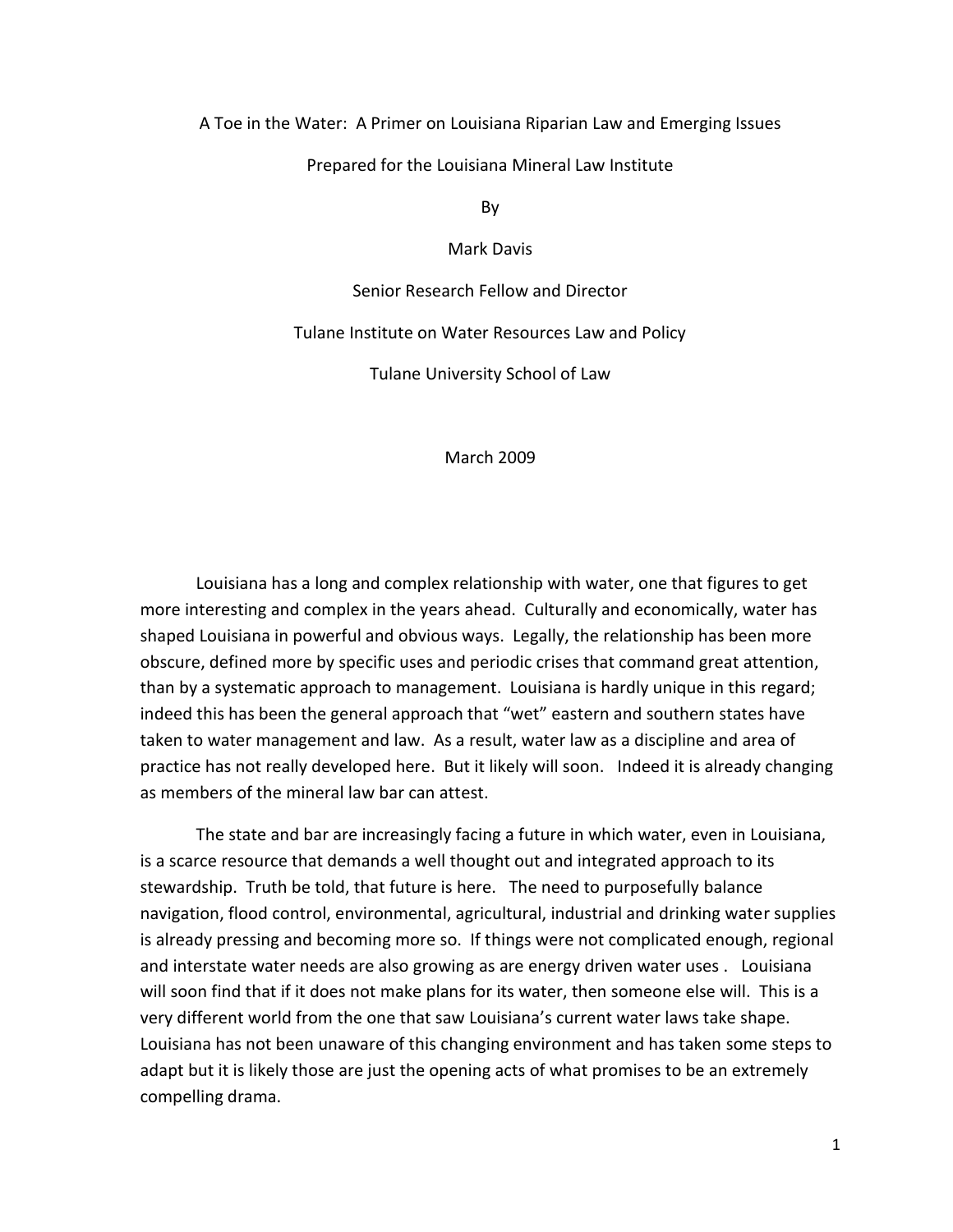Before proceeding a caveat is in order. This paper is not intended to be a comprehensive treatment of either Louisiana water or emerging issues. That is almost certainly needed, is beyond the scope of what time and space allow here. Rather this paper should be seen as a reconnaissance of key elements of the law and select issues that are likely to command attention in the coming.

**1. What is Water Law?** Traditionally the term "water law" has described the body of law governing the use and control of fresh water. By and large these were matters of state law and that were originally focused on surface waters. To the extent groundwater was an issue, it was considered a distinct and different resource governed by different laws and policies. Needless to say, the field has evolved significantly over the past century and a half and now encompasses surface waters, ground water, environmental mandates, interstate and international interests, public and private rights, and a growing role for the federal government. It has been shaped not so much by logic as by necessity.

In the wetter eastern half of the United States, the central tenet of water law is "riparianism", a common law concept rooted in civil law traditions. Under riparian law, the right to access and use water is a function of owning land adjacent to the waterbody.

In the drier western half of the nation with its vast tracts of federal lands, the central tenet of water law is the doctrine of "prior appropriation" which creates prioritized private rights of water use based on diverting water and putting it to some reasonable use. In these states water law has developed into a well established set of laws and procedures and is an active area of legal practice, driven in large part by the competition for an always scarce resource by a growing population and economy. The adage often attributed to Mark Twain, that, "Whiskey is for drinking and water is for fighting over" was born of this experience.

No two states have exactly the same system of water law, a fact that makes it perhaps one of our most American and chaotic areas of law. The boundaries and dimensions of water law continue to change as states contend with growing demand and shifting supplies of fresh water. If there is a defining trend in water law and management it is that we are entering an era of deepening water scarcity, both in the chronically dry west and the traditionally water rich east and south. This is a condition that our nation's collection of water laws is poorly equipped to deal with and one that Louisiana would be wise to anticipate and prepare for. More on that later.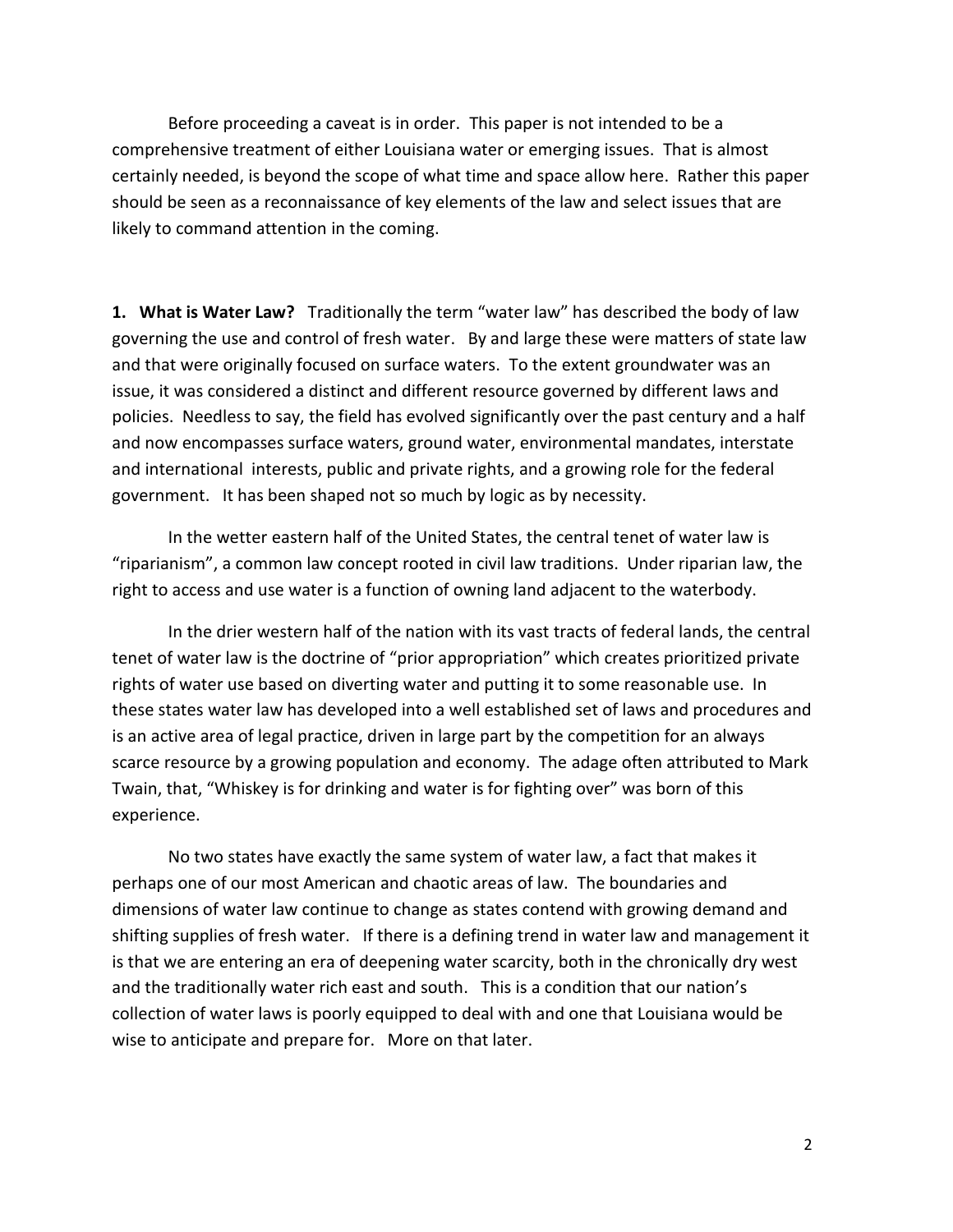**2. Water Law in Louisiana.** Louisiana water law, like that of most water rich states, is more of a hodgepodge than a systemic approach to ordering and managing water resources. It has been shaped by the abundance of our waters rather than an experience of scarcity. Accordingly, our jurisprudence has focused on drainage, the ownership of banks and water bottoms, and rights of access rather than questions of who can divert or pump water and where and how it can be used.

True to its wet-state roots, Louisiana law treats surface waters and ground water as completely distinct from one another. Truer yet is the pervasive sense that under Louisiana law water is more of an inconvenience than an asset. It is hard to conceive that these regimes and guiding policies will endure in the face of growing regional and local demand, changing climates and the growing role that freshwater management will have to play if coastal Louisiana's wetlands –and their associated communities, cultures, and economies are to survive and thrive. The long and short of it is that even if Louisiana does not make the stewardship of its waters a central policy and legal priority someone else will.

*a. Surface Waters and Louisiana Riparianism.* By and large Louisiana law falls in line with the riparian traditions that underlie most of the surface water laws in the eastern half of the United States. Louisiana's civil code traditions combined with the paucity of jurisprudence have nurtured some confusion and speculation over just how to characterize Louisiana law on the subject of surface waters. The nagging question seems to be if and how the common law concept of riparianism could come to be expressed in Louisiana's civil code and statutes. Fortunately we need not dwell on this for several reasons. First, as we shall see, the governing Code articles and the applicable (if sparse) are clearly supportive of a riparian approach. Second, it is increasingly clear that riparian law as it evolved in the nineteenth century borrowed more from the Code Napoleon than any ancient English legal traditions<sup>1</sup>. Accordingly, it should hardly be surprising that Louisiana law is consistent with a doctrine that shares a civil code heritage. This also means that the experience of other riparian states with a richer jurisprudential history can be instructive for Louisiana.

*i. Riparianism in General.* The essence of riparianism is the right of a landowner adjacent to a flowing stream to use the waters of that stream for certain purposes. At one time, those uses were restricted to subsistence purposes such as cooking, drinking, and the watering of stock. Water could not be used off the riparian tract or in a different hydrologic basin. Commercial uses were forbidden and the "natural flow" of the stream (its fundamental quality and quantity) could not be degraded. These riparian rights did not

 $^1$  A. Dan Tarlock, "Law of Water Rights and Resources", Section 3.6 (West 2002).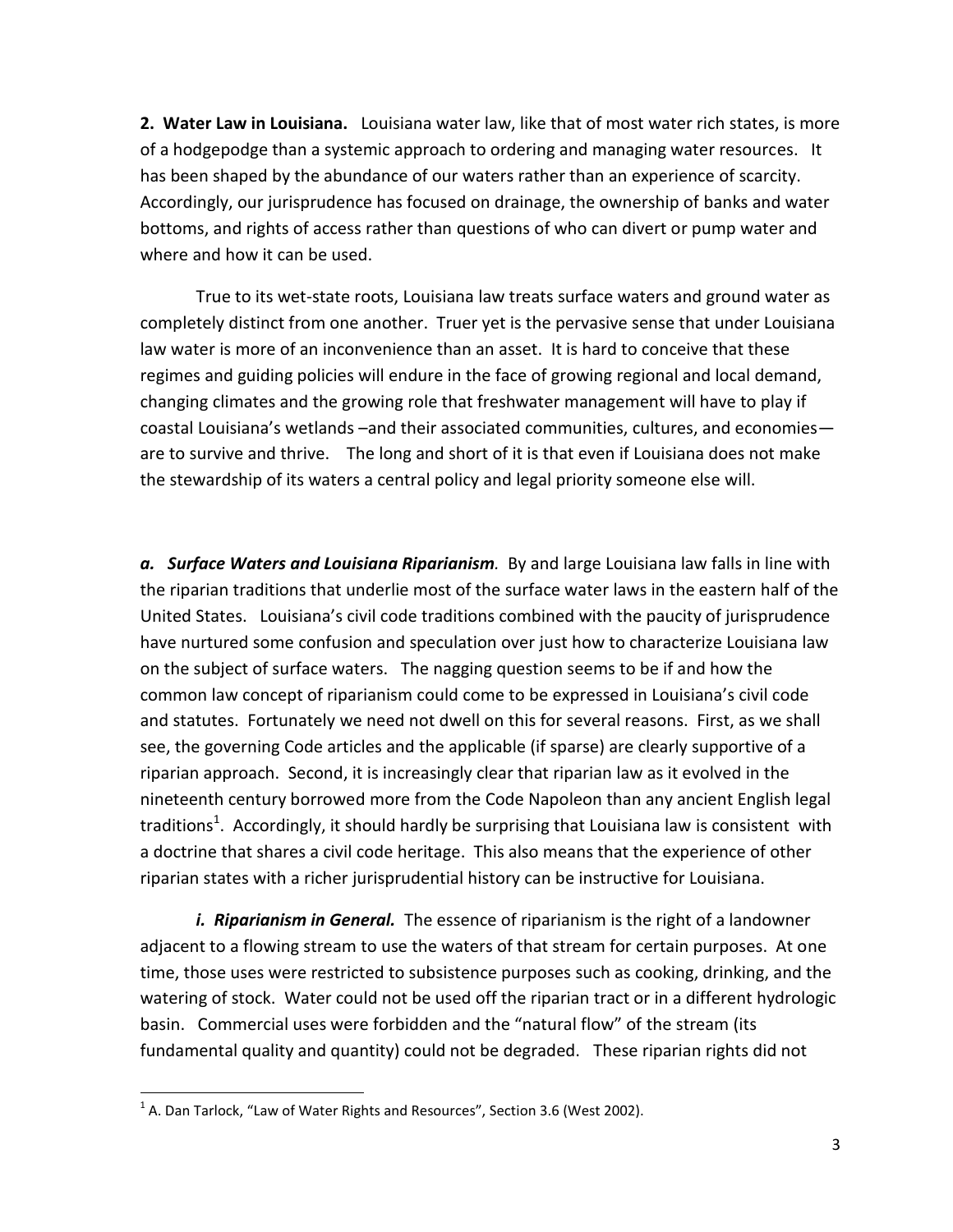create a property interest in the water itself but rather a right of use that is appurtenant to the ownership of riparian lands. This right was not created by use nor could it be lost by nonuse.

Needless to say the "natural flow" doctrine was incompatible with the industrialization and growth our nation. Something had to change and it was riparianism that changed, ushering in the development of the doctrine of reasonable use. In essence, the resulting law of riparian rights allowed for traditional domestic uses (referred to as "natural uses") and other, largely commercial, uses to the extent they were deemed reasonable and not injurious of the rights of other riparians<sup>2</sup>. Hardly a perfect approach (the definition of what is reasonable is an after the fact determination with little predictive value) but enough to allow for the commercial exploitation of flowing streams and the flowering of American industry and commerce. Fair and good, but is this the law in Louisiana? For the most part yes though the exact scope and extent remains subject to debate.

*ii. Louisiana Riparianism.* The foundation of Louisiana riparianism is found in Louisiana Civil Code Articles 657 and 658, which state:

> *The owner of an estate bordering on running water may use it as it runs for the purpose of watering his estate or for other purposes. (Article 657).*

*The owner of an estate through which water runs, whether it originates there or passes from land above, may make use of it while it runs over his lands. He cannot stop it or give it another direction and is bound to return it to its ordinary channel where it leaves his estate. (Article 658).*

Plainly these Articles describe a relationship between riparian lands and the use of the running waters that pass through or next to those lands. Just as plain is the fact that there are some limits on how those waters may be used<sup>3</sup>. The requirement that the waters be returned to the channel (in the case of waters traversing an estate) following its use implies a restriction on consumptive uses and on out of basin transfers. Both of those restrictions are entirely in keeping with American riparian law traditions, a conclusion borne out by jurisprudence. The leading, and pretty much only, case on this point is the 1925 case

 $^{2}$  J.W. Dellapenna, "The Law of Water Allocation in the Southeastern States at the Opening of the Twenty-First Century", 25 U. Ark. Little Rock L. Rev. 9, page 12 (2002).

 $^3$  In the past there was a scholarly debate over whether Articles 657 and 658 applied only to running but nonnavigable waters. See, "Legal and Institutional Analysis of Louisiana's Water Laws with Relationship to the Water Laws of Others States and the Federal Government", Louisiana Department of Transportation and Development, Office of Public Works, Vol. 1, pages 4 and 5 (1983). The prevailing view is that the Code articles apply to both navigable and nonnavigable running waters. This paper assumes that view to be correct.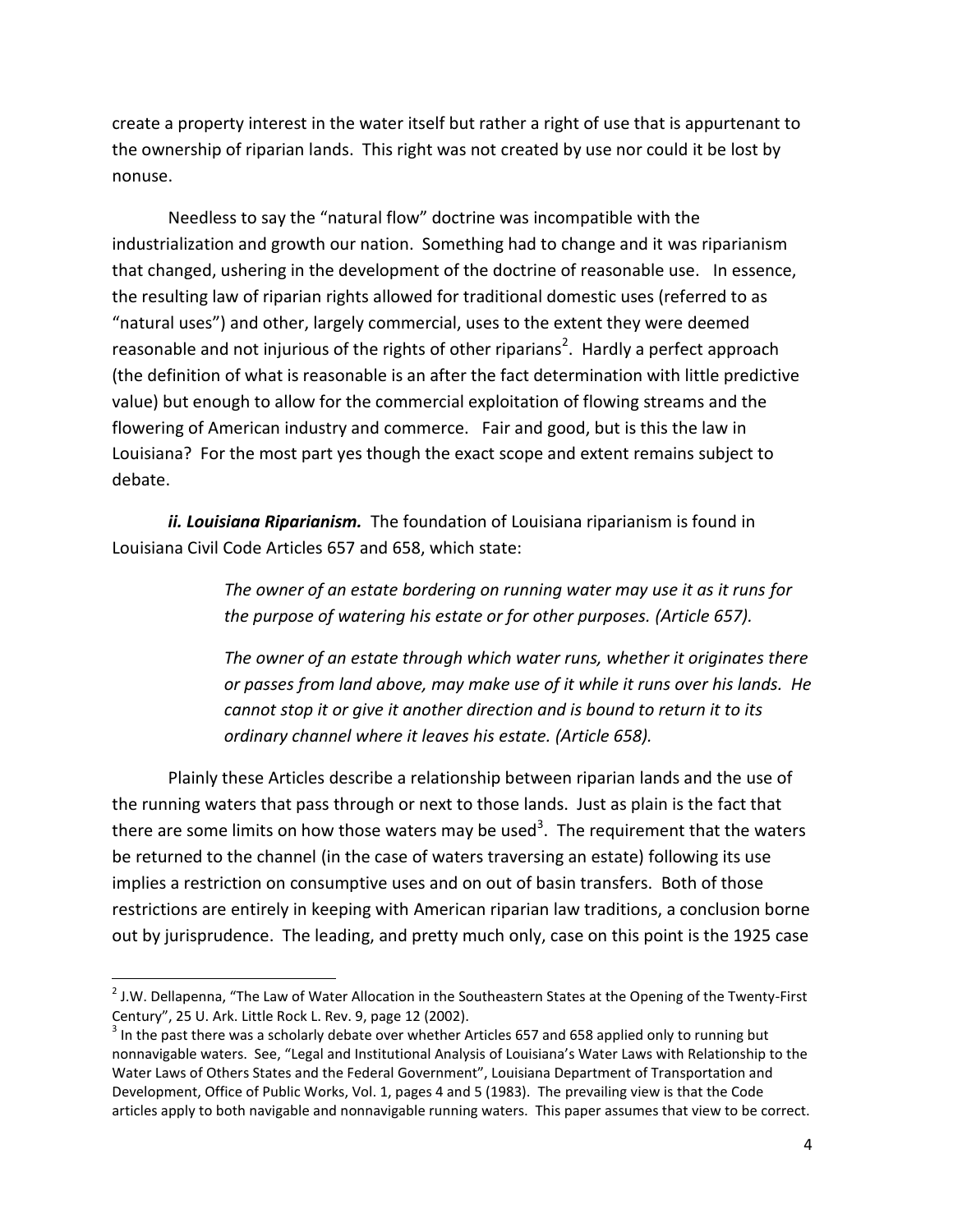of *Jackson v. Walton<sup>4</sup>* which involved a dispute between a riparian land owner and a nonriparian who, under contract with a second riparian, planned to remove water from Hotchkiss Bayou for irrigation purposes. In dissolving an injunction against the defendant irrigator the Court found that the plaintiff had not demonstrated an actual or probable injury to its rights or lands.

This case is instructive for several reasons:

- o First, it specifically reserved plaintiff's right to renew the action should necessity (i.e. actual or impending injury) arise.
- o Second, it is clear that irrigation and one would assume other commercial uses are not per se unreasonable and will be allowed to the extent they do not produce or threat
- o Third, the defendant's right was derivative of a riparian's rights and not couched in terms of a more general right to take and use water. This is directly in keeping with traditional riparian law.
- o Finally, the Court was careful to note that the irrigator's property was adjacent to another riparian's land and that the pumped water would drain back to the Bayou. This fact would seem to bring the case within the bounds of usage allowed by Article 658.

Of course, one should be careful not to read too much into this case, particularly since it does not reference any codal sections; but as far as it goes it certainly suggests that Louisiana law is in step with mainstream riparian law thinking, a conclusion reached by a number of commentators as well<sup>5</sup>. If that is the case, such emerging water uses as the use of surface waters for oil and gas "fracking" (a process that injects pressured water into rock formations in order to release oil and natural gas) might be inconsistent with Louisiana riparian law. Presently, the State is encouraging the oil and gas industry to tap surface waters such as the Red River for fracking water in Northwest Louisiana in order to relieve pressure on aquifers.<sup>6</sup> This sort of policy could have far reaching implications. If large scale out of basin consumptive uses of surface water are allowable—even encouraged—for one purpose it may be impossible to restrict it for others, such interbasin or interstate freshwater diversions. . This is not an academic point. Texas, for example, has had plans since at least the 1960s to divert up to 15 million acre feet of the Mississippi River per year

<sup>4</sup> 2 La. App. 53 (1925).

<sup>&</sup>lt;sup>5</sup> E.g., J. Klebba, "Water Rights and Water Policy in Louisiana: Laissez Faire Riparianism, Market Based Approaches, or a New Managerialism?", 53 La. L. Rev 1779 (1993) and J.W. Dellapenna, supra. In the latter article Professor Dellapenna makes the interesting observation, that despite the states distinctive legal history, "Louisiana remains closer to the classic common law of water rights for both surface and groundwater than any of the common law states in the region." (Dellapenna, supra, at page 77.)

<sup>&</sup>lt;sup>6</sup> Statement of James Welch, Commission of Conservation, Louisiana Department of Natural Resources to Caddo Parish Commission, March 5, 2009. According to Commissioner Welch, millions of gallons water may be required for each oil and gas well.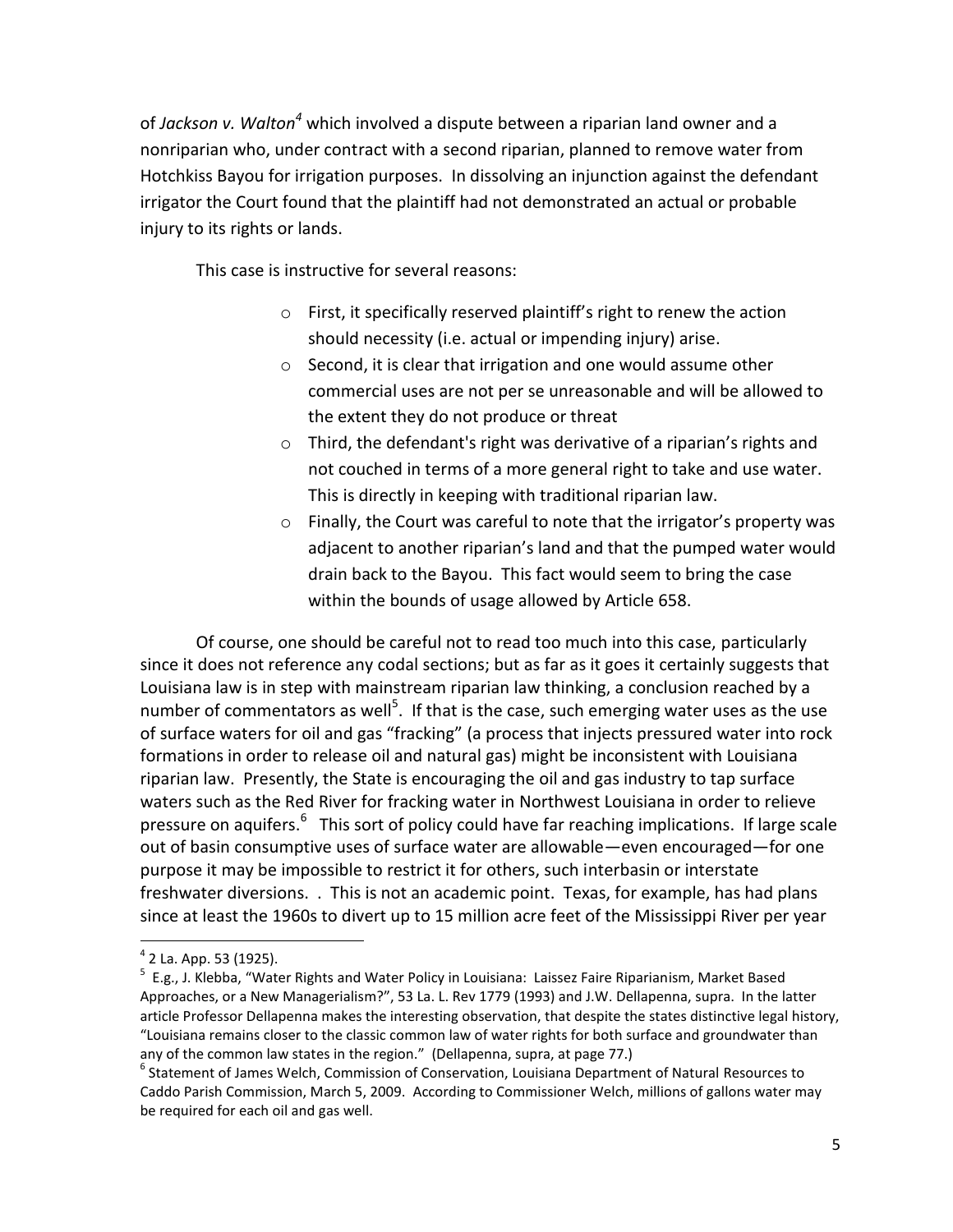to augment their fresh water supplies<sup>7</sup>. There is no indication that Louisiana is thinking about either the application of riparian law to, or the implications of, allowing consumptive nonriparian uses of its surface waters. At the least it seems that a public interest review would be in order as called for by Article 9 of the Louisiana Constitution and the Louisiana Supreme Court's decision *in Save Ourselves, Inc. v. Louisiana Environmental Control Commission<sup>8</sup>* .

Knowing that Louisiana grants certain rights to riparians is one thing, understanding the nature of those rights is another. This is not as simple a matter as one might suspect. There are two prevailing schools of thought, one being that the rights created by Articles 657 and 658 are natural servitudes and hence a form of predial servitude<sup>9</sup> and the other treating those rights as *sui generis* real rights linked to the ownership of the riparian land<sup>10</sup>. This confusion is attributable, on the one hand, in part to the Civil Code's silence as to the nature and existence of any *sui generis* riparian rights. On the other hand, the requirement that predial servitudes involve two estates, one dominant and one servient<sup>11</sup>, is an awkward fit for the rights created in Articles 657 and 658. After all what is the dominant estate and what is the servient estate?<sup>12</sup> In practical terms it may not matter much which view prevails though Professor Klebba has suggested that if the riparian rights are not natural predial servitudes the possibility may remain that they are subject to prescription<sup>13</sup>.

Central to the creation of riparian rights and certain rights of public use is the requirement that the water in question be *running water*. It is clear that lands adjacent to nonrunning waters do not enjoy the rights of use provided in Articles 657 and 658 $^{14}$ . It is also clear that public rights of usage of water as a "public thing" are tied to its character as running water<sup>15</sup>. But what are running waters? The answer is not as clear as one might expect.

l

 $^7$  The Texas Water Plan, Summary, Texas Water Development Board, page 12 (1968).

<sup>8</sup> 452 So.2d 1152 (La 1984).

<sup>&</sup>lt;sup>9</sup> So. 2d See Klebba supra at page 1792.

 $^{10}$  Id and A.N. Yiannopoulos, Louisiana Civil Law Treatise, Chapter 2, Section 22.

<sup>&</sup>lt;sup>11</sup> Civil Code Article 646.

 $12$  Professor Klebba acknowledges this dilemma and suggests that the riparian rights are in part a reciprocal servitude and in part a charge on the upstream estate for the benefit of downstream estates. See Klebba, supra, footnote 57.

<sup>13</sup> The case of *Jackson v. Walton* mentioned earlier, raises what might be an interesting related question. Civil Code Article 650 restricts the alienation, leasing or encumbering of a predial servitude separately from the dominant estate. Yet somehow the nonriparian defendant in this case acquired by contract the right to draw water from a flowing stream. How this fits with either the notion of a predial servitude or a *sui generis* right was not discussed.

<sup>&</sup>lt;sup>14</sup> See *Verzwyvelt v. Armstrong-Ratteree*, 463 So.2d 979, Ct App 3<sup>rd</sup> Cir (1985).

 $15$  Civil Code Articles 450 and 452. This aspect of public usage is unrelated to the matter of whether the waters are navigable or not.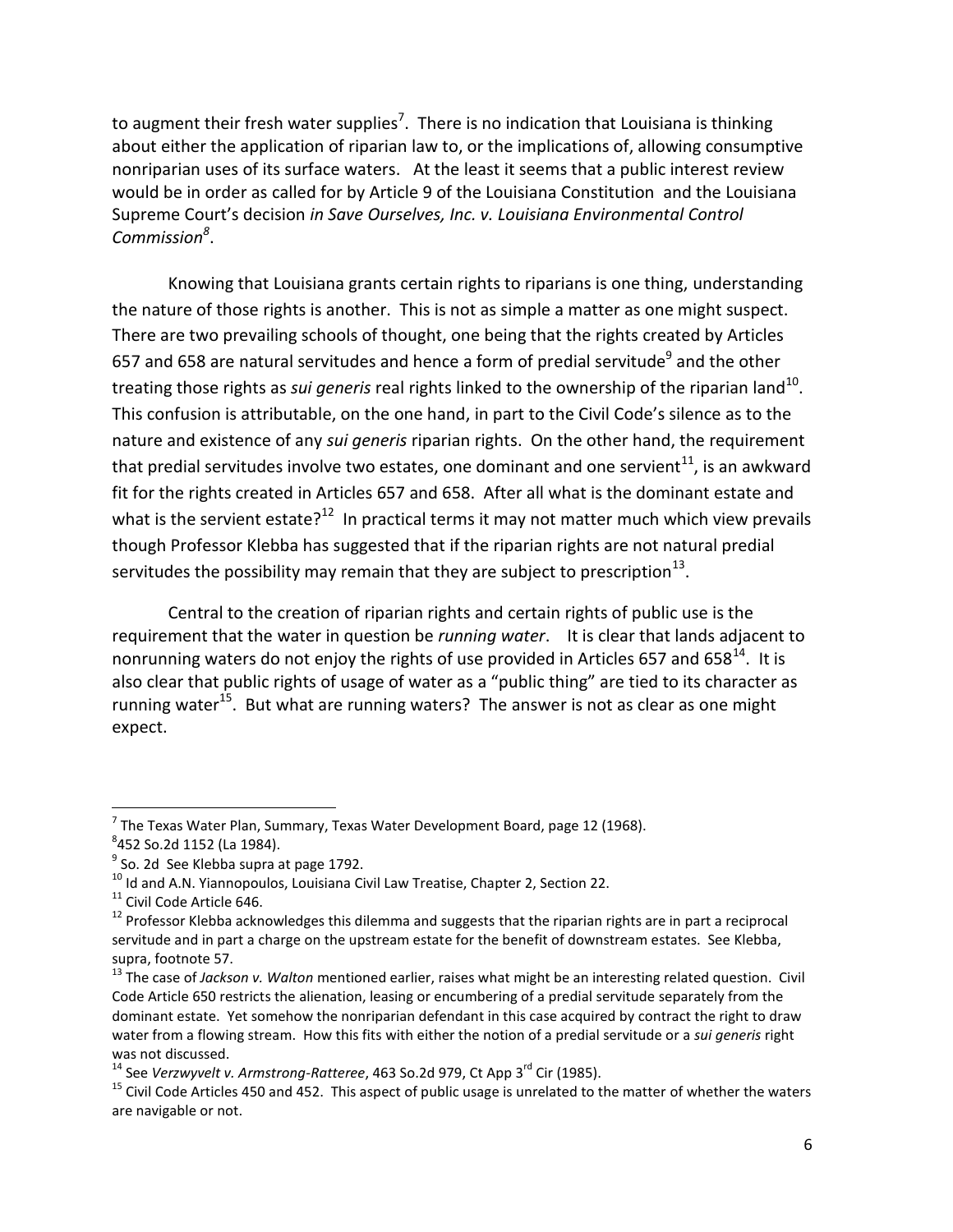First, it is important to make clear that the concept of running waters is distinct from the concept of navigability<sup>16</sup>. It is easy to conflate these two issues, and many of the cases relevant to our consideration have arisen in the context of navigability disputes, but they need to be appreciated as being different.

Second, there is no clear definition of "running water" in Louisiana law. What is clear from jurisprudence is that it is a question of fact and that it is has been interpreted to exclude sloughs or swamps with no directional current and that are fed only by rain or periodic overflow<sup>17</sup>. This largely comports with the general common law rule which states that riparian rights attach to all nondiffuse natural waters. Basically, that means storm and floodwaters don't support riparian rights but streams, bayous, and rivers do $^{18}$ . It is not the name of the water course (e.g. Lake X or Y River) that is controlling but rather its character. Under that general rule, natural waterways with a channel, bed, banks, directional flow and a determinable source of supply are riparian.<sup>19</sup>

**ii. Uses of Riparian Waters.** No one, of course, argues about the nature of streams or their adjacent lands in the abstract. They fight over the right to control the use of and access to those waters, their bottoms and banks. The uses of running waters vary depending on whether the waters are also navigable. Historically, most of these cases involved boundary disputes, mineral rights, navigation rights and the extent of public hunting and fishing rights. Those issues are far more involved with the rights associated with whether a given waterway is navigable in a legal sense. Fascinating and frustrating as those navigability oriented rights and disputes are they are not the focus of this paper.

Rather, we will concentrate on the rights of riparian land owners and others to withdraw or divert waters from running waters, not that this is completely divorced from their navigable status. A literal reading of the Civil Code would lead one to conclude that riparian landowners have special, perhaps exclusive rights to use the adjacent waters. Articles 657 and 658 certainly confer specific rights of use that when paired with the explicit requirement in Article 658 to return any used waters to the channel seem to echo the common law requirement that riparian uses be restricted to on tract, in basin applications.<sup>20</sup>

 $\overline{a}$ 

<sup>&</sup>lt;sup>16</sup> See footnote 3 supra.

<sup>17</sup> *Hall v Board of Commissioners of Bossier Levee District*, 35 So. 976 (La 1904). Code Section 652's requirement that diverted waters be returned to their channel certainly suggests that a defined channel is a requirement.

<sup>&</sup>lt;sup>18</sup> In most riparian law states the concept of riparianism has been extended to all surface waters other than diffuse waters. See, e.g. Sax, Thompson, et al, *Legal Control of Water Resources*, Fourth Edition, page 28 (West 2006). This would include standing waters such as lakes and coastal waters. Traditionally, those latter areas would have been covered by the doctrine of littoralism. Riparian doctrine and littoral doctrine have effectively been merged in most of those states. That is plainly not the case in Louisiana. See, e.g. *Verzwyvelt v. Armstrong-Ratteree,* supra.

<sup>&</sup>lt;sup>19</sup> Tarlock, supra, at Section 3.22.

<sup>&</sup>lt;sup>20</sup> See Sax Thompson et.al. supra pages 28-37. It is also interesting to note that Article 657, dealing with the rights of owners whose estates border running waters, expressly grants the right to use the water "as it runs"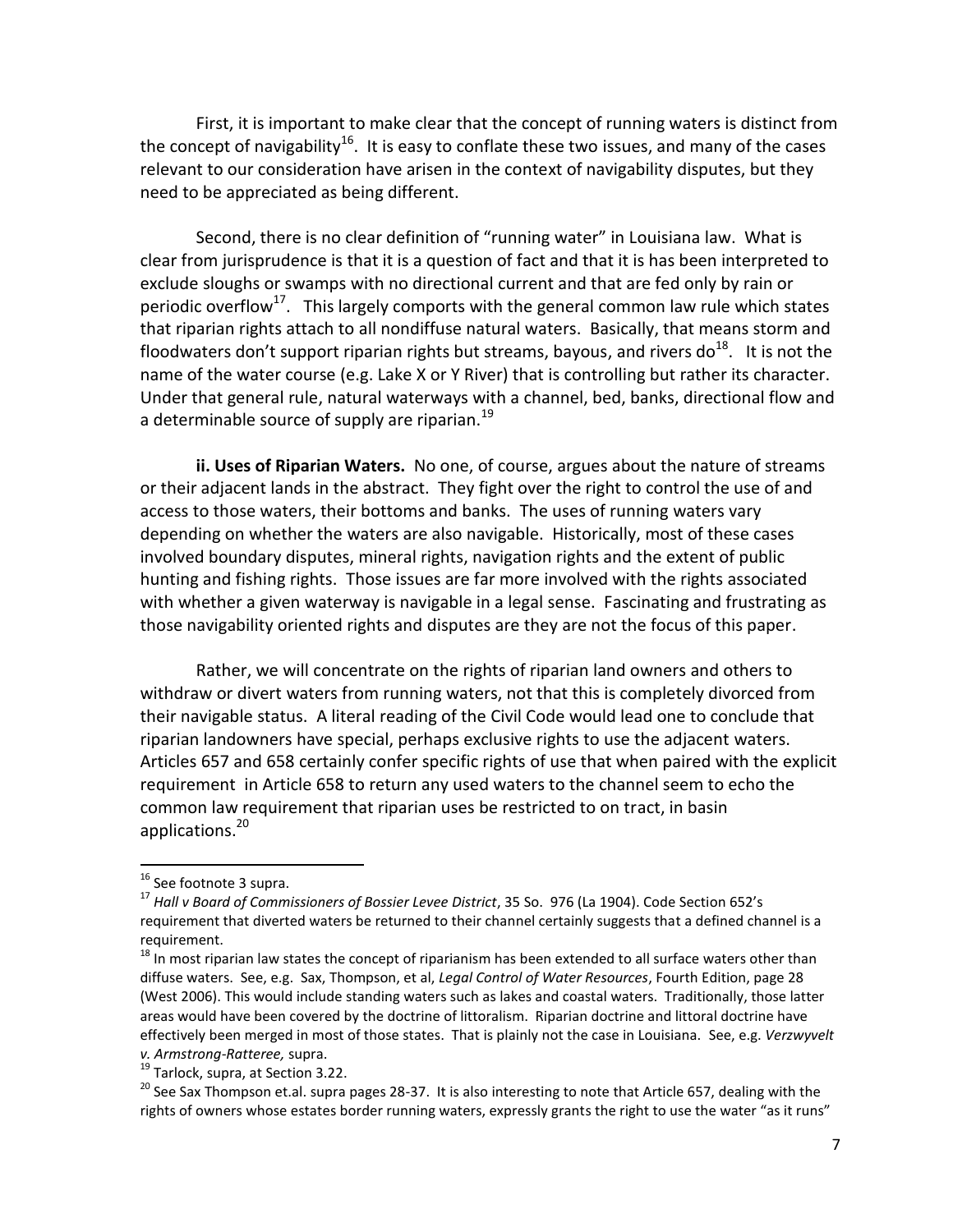Jurisprudence and commentary suggest, as noted earlier, that Louisiana follows the rule of reasonable use by riparians. Under this approach any use would be reasonable that does not (a) injure or threaten to injure the rights of another riparian or the public, (b) exhaust the supply of the water, (c) obstruct the flow of the water, or (d) make the water unsuitable for use by other riparians or the public. $^{21}$ 

But are these exclusive rights? Are they limited to on-tract/in-basin uses? Here the sledding gets rougher.

Clearly nonriparian withdrawals and usages have been allowed in Louisiana, and indeed are commonplace. Irrigation districts and municipal water systems are major users of Louisiana's flowing surface waters. Most, if not all, of these however have been done under some color of state law, though there is no recorded instance of those waters being actually expropriated<sup>22</sup>. It has been surmised that this is because the withdrawals did not implicate the usage of any other users<sup>23</sup>. In the case of *Jackson v. Walton*, a nongovernmental nonriparian was clearly allowed to withdraw water to irrigate his lands under a contract with a riparian owner. But that case hardly stands for the proposition that nonriparian uses are generally allowed. To be sure they must still be reasonable and uninjurious but the court in that case carefully noted the in-basin nature of the usage and that the withdrawn waters would drain back to the originating stream. Perhaps the most vexing aspect of the case (at least to potential nonriparian users) is the fact that the Court did not discuss in any fashion the Civil Code provisions restricting the diversion of water (Article 658) or the alienation of predial servitudes (Article 650). It is probably not safe to assume that those issues were pled, argued or considered by the Court. Accordingly the predictive qualities of the case are very much subject to question.

If the waters in question are navigable there are additional complicating factors. Not only is there the matter of complying with federal laws governing water quality and navigation but entirely new classes of public usage come into play. Withdrawing water from a navigable stream<sup>24</sup> may not impair any riparian uses or drinking water supplies but it could impair navigation or impede public works projects such as levees or coastal restoration projects thus significantly affecting what uses might be considered reasonable.

 $\overline{a}$ 

to water the estate or "for other purposes", while Article 658 dealing with the rights of owners whose estates are traversed by running waters does not mention any specifically permissible uses or purposes. This should not be seen as a substantive difference but rather as an illustration of the degree of vagueness and linguistic inconsistency that characterizes this entire area of law.

 $21$  See Jackson v Walton, supra and Yiannopoulos, Civil Law Treatise, supra.

<sup>&</sup>lt;sup>22</sup> See "Legal and Institutional Analysis of Louisiana's Water Laws with Relationship to the Water Laws of Others States and the Federal Government" Vol.IV (Handbook of Basic Water Law, by G. Hardy III with revisions by A.N. Yiannopoulos).

 $23$  Id.

<sup>&</sup>lt;sup>24</sup> In this context it is important to keep in mind the distinction between how navigability is defined under state law and is broader definition under federal law.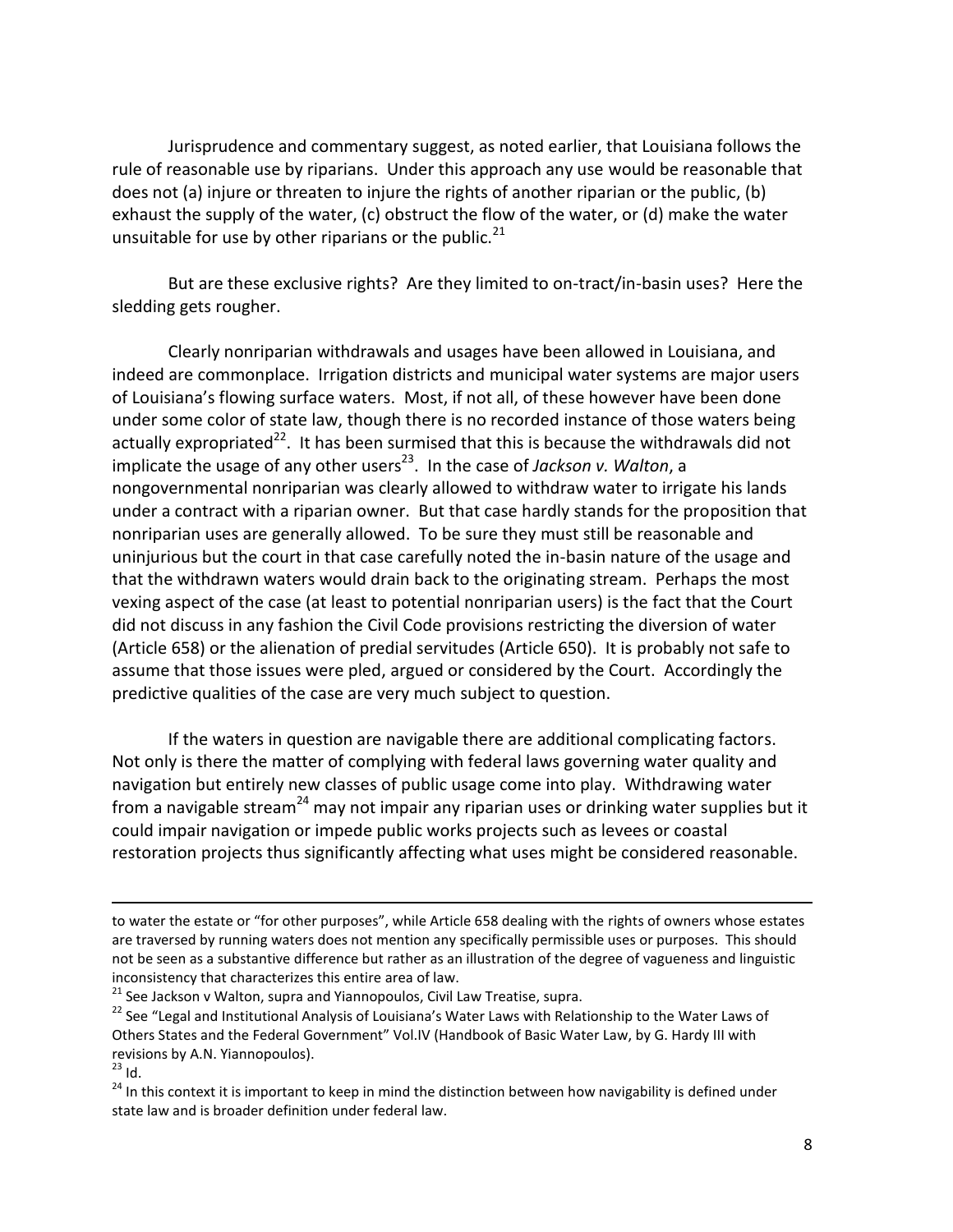**3. Emerging Issues.** Riparian rights and the uses to which Louisiana's surface waters may be put have long been a back water of Louisiana law. Indeed, the same could be said for Louisiana water law in general, including questions about groundwater, public and private ownership and rights of use, rights of reclamation, and the relationship between mineral rights and surface ownership, particularly in the State's coastal region. Concern about that is nothing new. For years, scholars and commentators have urged that Louisiana's approach to managing its waters is woefully out of step with developments and trends in water usage.

This paper continues that tradition. But what were once conjectural concerns are now fast becoming realities. The needs of coastal restoration, energy production and regional water shortages all demand a thoughtful, prioritized and comprehensive to freshwater management.

As long as surface waters and groundwater are viewed as unrelated and largely unlimited in supply Louisiana will be setting the stage for conflict and confusion.

In the specific case of surface waters, the present and growing interest in using those waters for consumptive industrial purposes (such as fracking) or for export to increasingly dry states such as Texas will soon test both the bounds of Louisiana law and the will and wisdom of all branches of State government. The status quo will not hold. The only question is what role Louisiana will choose to play in charting the future, a future in which the availability and control over freshwater will increasingly determine who prospers and who suffers, who succeeds and who fails, and whether water will be just a commodity going to those with the ability to pay for it or whether it will also sustain our cultural and natural heritage.

The urgency of embracing this challenge can be seen all around us. In Florida, new developments must be able to demonstrate an available water supply. Georgia is in a deepening dispute with its sister states and the Army Corps of Engineers over the use and management of the Apalachicola, Flint, and Chattahoochee rivers system in order to ensure Atlanta's water future. Georgia is also contesting its boundary with Tennessee in order to claim a share of the Tennessee River. South Carolina and North Carolina are litigating the apportionment of the Catawba River in the United States Supreme Court. News accounts and scientific studies attest to shifting climates and rising seas that will affect both demands on and uses of our water resources.

Interest in these water issues is growing in Congress as well. The House Committee on Science and Technology has already held hearings looking into the need for more coordinated federal approach to research and development. The sense of mood is evident from Chairman Bart Gordon (D-Tenn) who has stated "Constraints on water supplies are taking a toll on society, our economy, and the environment. Water is too valuable a resource for us to manage on a crisis-by-crisis fashion"<sup>25</sup>.

<sup>&</sup>lt;sup>25</sup> House Committee on Science and Technology press release, March 4, 2009.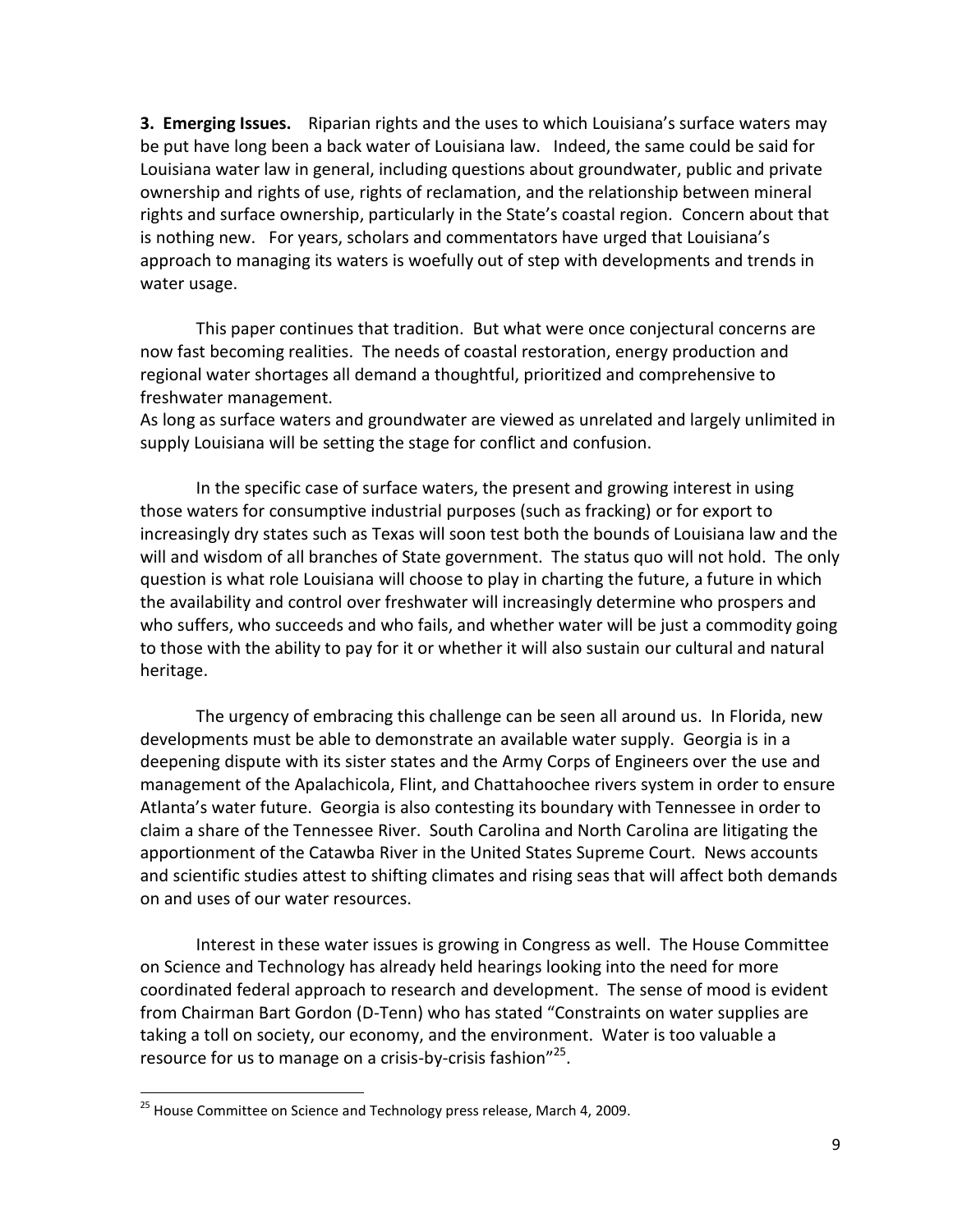Plainly, this game is already underway and Louisiana needs to play a much more active role.

**Conclusions and recommendations.** Louisiana is a state rich in water resources. So much so that it has taken them for granted in many ways. We now stand on the threshold of a new era in which freshwater will be recognized as a scarcer and more valuable resource. It will also increasingly be viewed and managed as a regional or national resource. To promote the welfare of its people and economy and discharge its natural resource stewardship/public trust duties, the State needs to recognize the enormity and urgency of this challenge and opportunity and should consider the following recommendations:

- 1. Louisiana needs to systematically review the entire body of its current water and policies and assess if and to what degree they reflect the State's present and future needs and priorities. At the least, this should include its laws regarding surface waters, groundwater, public and private ownership of waters, banks and water bottoms, mineral ownership, and reclamation.
- 2. With regard to surface waters specifically the State needs to assess, explicate and where necessary change or clarify the rights of riparians and others to use the surface waters of the State.
- 3. Louisiana should actively monitor national and regional developments, such as the South Carolina v North Carolina case, closely and view them as a template for framing and articulating its rights, needs and values. It should be prepared to engage in those where appropriate and be a leader in regional watershed planning and management. By way of illustration, the state should play a greater role in the efforts to lower nutrient levels in the Mississippi River and reduce the hypoxia problem in the Gulf of Mexico.
- 4. Louisiana should be aggressively making its need for specific aquatic resources clear and acting to secure or defend them. Examples of this would include (a) demanding the development of water and sediment budgets for the Mississippi River and linking those to its plans to rehabilitate Louisiana's coast; (b) working to ensure that the interstate waters and sediments we receive are suitable in quality and quantity for the state's vital interests; and (c) aggressively exercising the rights the state has under laws such as the Coastal Wetlands Planning, Protection, and Restoration Act to demand that navigation, flood control and irrigation projects under federal control be conducted in way consistent with the comprehensive plans to restore coastal Louisiana.